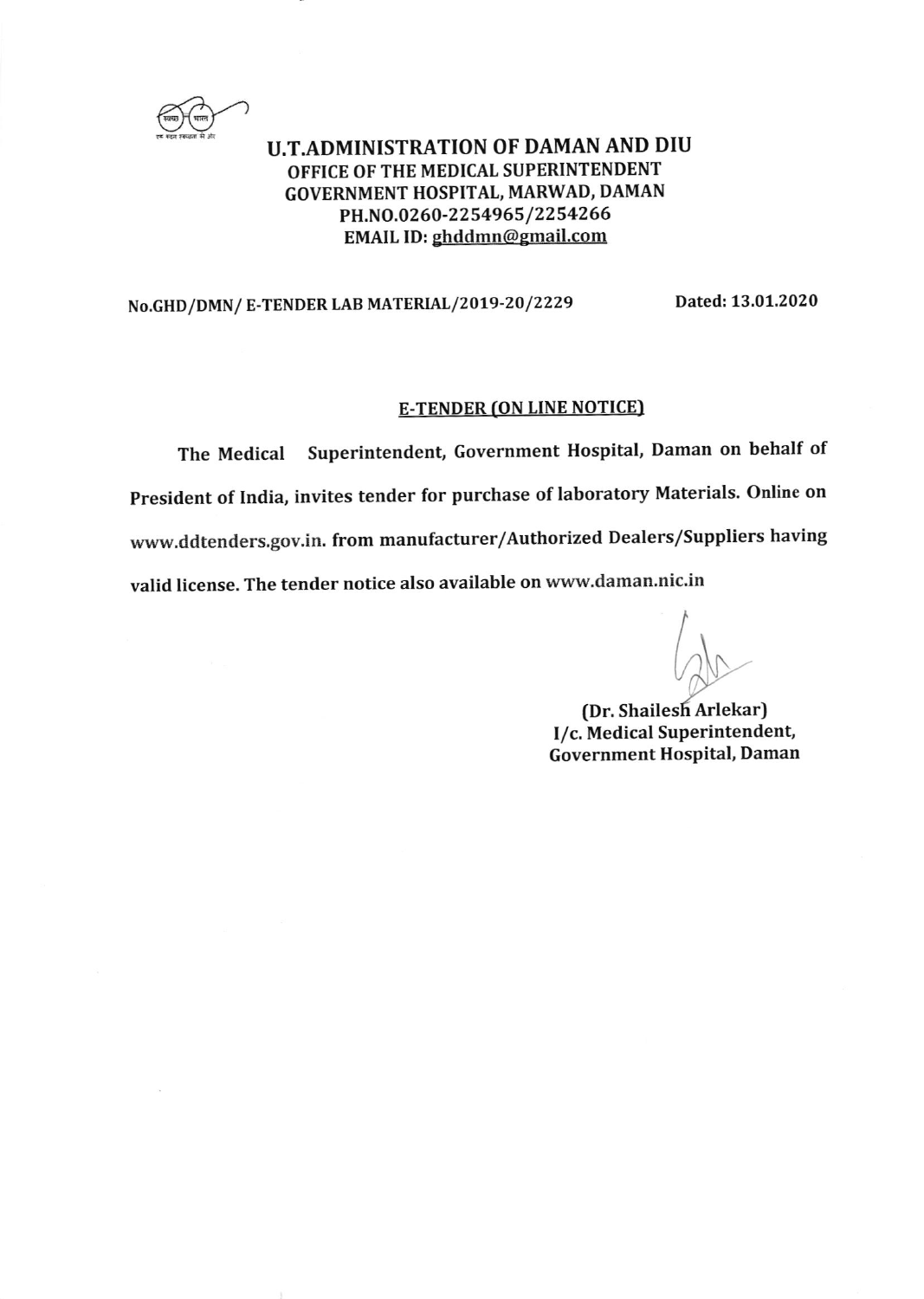### U.T.ADMINISTRATION OF DAMAN AND DIU OFFICE OF THE MEDICAL SUPERINTENDENT GOVERNMENT HOSPITAL, MARWAD, DAMAN PH.NO.0260-2254965/2254266 EMAIL ID: ghddmn@gmail.com

# No.GHD/DMN/ E-TENDER LAB MATERIAL /2019-20/2229 Dated: 13.01.2020

#### E-TENDER(ON LINE) NOTICE

The Medical Superintendent, Govemment Hospital, Daman on behalf of president of India, invites tenders for following items through on -line on http: //ddtenders.gov.in from the manufacturer/Authorized Dealers/suppliers having valid License. The tender notice also available on www .daman.nic.in

| Sr.                                                                                               | <b>Description Items</b> | <b>Estimated</b> cost | EMD (in the  | <b>Tender fees</b> |  |  |
|---------------------------------------------------------------------------------------------------|--------------------------|-----------------------|--------------|--------------------|--|--|
| No.                                                                                               |                          |                       | form of FDR) | (Non               |  |  |
|                                                                                                   |                          |                       |              | refundable         |  |  |
|                                                                                                   | Purchase of Laboratory   |                       |              |                    |  |  |
| 01                                                                                                | Material for Government  | Rs.26,54,955/-        | Rs. 79,000/- | Rs.1000/-          |  |  |
|                                                                                                   | Hospital, Daman 2019-20. |                       |              |                    |  |  |
| 14.01.2020<br>Bid document downloading start date:                                                |                          |                       |              |                    |  |  |
| 03.02.2020 by 12.00 hours.<br>Last date of submission of online tender document:                  |                          |                       |              |                    |  |  |
| at 15.00 hours.<br>03.02.2020<br>On line opening of Technical Bid:                                |                          |                       |              |                    |  |  |
| After technical stage evaluation<br>On line opening of Financial Bid:                             |                          |                       |              |                    |  |  |
| Bidders have to submit price bid in Electronic format only on www.ddtenders.gov.in till           |                          |                       |              |                    |  |  |
| the last date and time for submission. Price bid in physical format shall not be accepted in      |                          |                       |              |                    |  |  |
| any case.                                                                                         |                          |                       |              |                    |  |  |
| Submission of tender fees in the form of DD, EMD in the form of FDR and other supporting          |                          |                       |              |                    |  |  |
| documents i.e. copy of valid license from competent authority, copy of GST Registration           |                          |                       |              |                    |  |  |
| and copy of PAN of income Tax etc, and terms and condition duly signed in hard copy as            |                          |                       |              |                    |  |  |
| well as online to the undersigned by RPAD/Speed post/by hand on or before 03.02.2020              |                          |                       |              |                    |  |  |
| upto 15.00 hours, however, Tender Inviting authority shall not be responsible for any postal      |                          |                       |              |                    |  |  |
| delay.                                                                                            |                          |                       |              |                    |  |  |
| The tender inviting authority reserves the right to accept or reject any or all the tenders to be |                          |                       |              |                    |  |  |
| received without assigning any reasons thereof.                                                   |                          |                       |              |                    |  |  |
| Bidder shall have to post their queries on E-mail address: ghddmn@gmail.com on or                 |                          |                       |              |                    |  |  |
| before dated 03.02.2020 upto 11.00 hours.                                                         |                          |                       |              |                    |  |  |
| In case bidder needs any clarification or if training required for participating in online        |                          |                       |              |                    |  |  |
| tender, they can contact the following website.                                                   |                          |                       |              |                    |  |  |
| www.ddtenders.gov.in                                                                              |                          |                       |              |                    |  |  |
|                                                                                                   | www.daman.nic.in         |                       |              |                    |  |  |
|                                                                                                   |                          |                       |              |                    |  |  |
|                                                                                                   |                          |                       |              |                    |  |  |

(Dr. Shailesh Arlekar) I/c. Medical Superintendent, Govemment Hospital, Daman